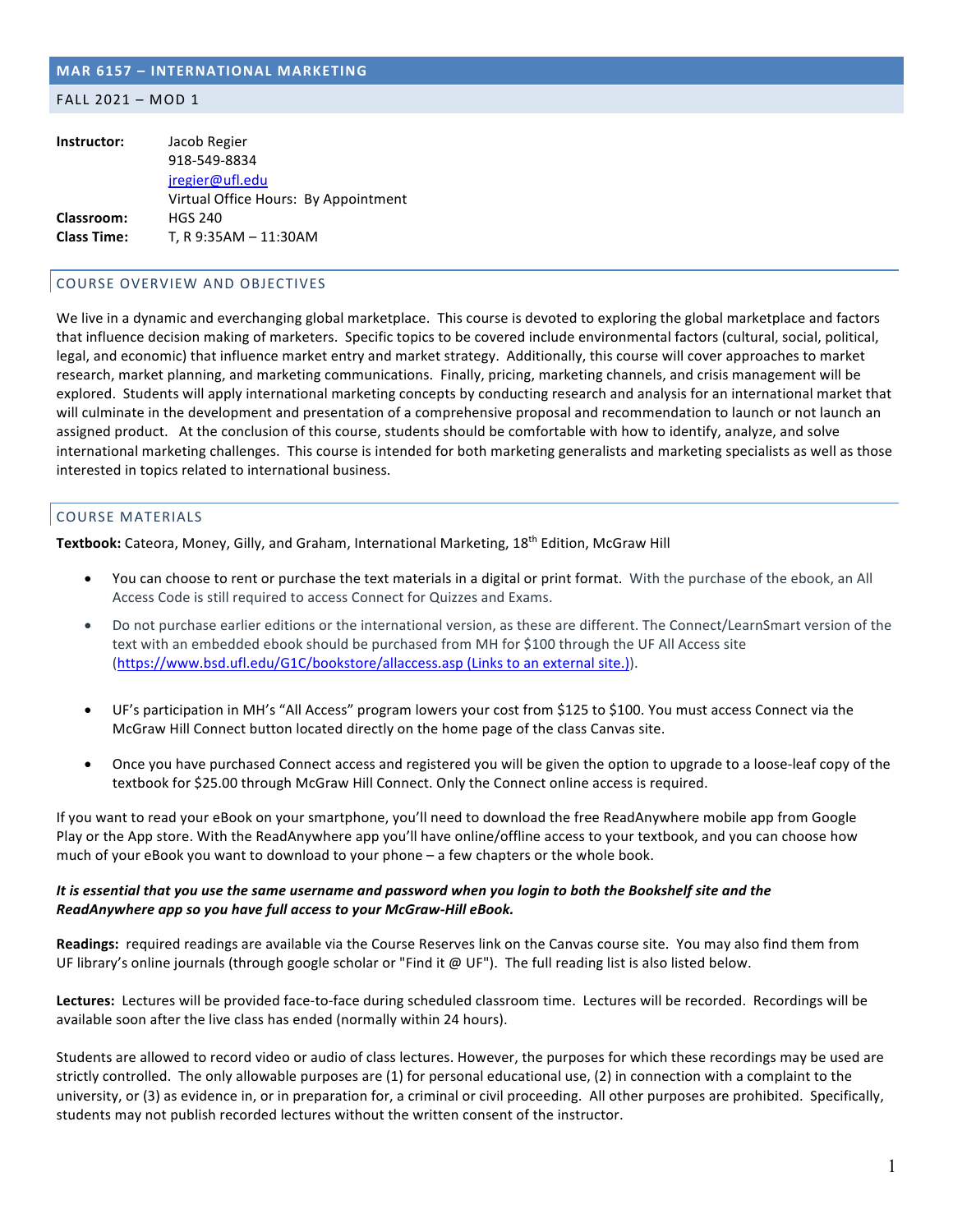A "class lecture" is an educational presentation intended to inform or teach enrolled students about a particular subject, including any instructor-led discussions that form part of the presentation, and delivered by any instructor hired or appointed by the University, or by a guest instructor, as part of a University of Florida course. A class lecture **does not** include lab sessions, student presentations, clinical presentations such as patient history, academic exercises involving solely student participation, assessments (quizzes, tests, exams), field trips, private conversations between students in the class or between a student and the faculty or lecturer during a class session.

Publication without permission of the instructor is prohibited. To "publish" means to share, transmit, circulate, distribute, or provide access to a recording, regardless of format or medium, to another person (or persons), including but not limited to another student within the same class section. Additionally, a recording, or transcript of a recording, is considered published if it is posted on or uploaded to, in whole or in part, any media platform, including but not limited to social media, book, magazine, newspaper, leaflet, or third-party note/tutoring services. A student who publishes a recording without written consent may be subject to a civil cause of action instituted by a person injured by the publication and/or discipline under UF Regulation 4.040 Student Honor Code and Student Conduct Code.

# COURSE FORMAT

We will meet twice per week in person and class sessions will include lecture, discussions of readings and student presentations. Discussions and presentations are a critical component of applying key principles and developing important skills for all business professionals. As such, critical thinking and active involvement by all are important in achieving course objectives. Students are expected to be fully prepared for and actively participate in class discussions. To be successful in this course, timely preparation of readings, presentations, and team assignments is required.

# TEAMS

Teamwork is one of the most critical components to marketing success. As such, you will work in teams to complete the main course project (outlined below). I will send out a note prior to the first class with details regarding team size (dependent on total class size). Typically, teams will consist of 4-5 students. I encourage you to form your teams as quickly as possible, ideally within the first day or two of class. The deadline for team formation is at the end of the first week of class.

- I encourage you to work with individuals from different academic backgrounds, work backgrounds, and different home countries. Group diversification will enhance your ability to learn from others throughout the course and will aid in your group project.
- Peer Evaluations may impact your Class Participation grade.
- Please let me know if immediately if you encounter any major difficulties with your team members. It is important to learn to work as a part of a team and some conflict is common. However, under extreme circumstances, I will work with you to find a solution without adversely affecting anyone's grades.

# **GRADING AND ASSIGNMENTS**

Your course grade will be based on the following (1,000 Points Total):

| Individual - 650 points | Quizzes x3                                  | 250   |
|-------------------------|---------------------------------------------|-------|
|                         | <b>Final Exam</b>                           | 300   |
|                         | <b>Class Participation</b>                  | 100   |
| Team $-350$ points      | <b>Country Analysis Executive Brief</b>     | 200   |
|                         | <b>Marketing Plan Proposal Presentation</b> | 150   |
| Total                   |                                             | 1,000 |

Final course grades will be based on percentage of the 1,000 points and converted into letter grades as follows:

|  |  |  |  |  | $\geq 94$ $\geq 90$ $\geq 87$ $\geq 84$ $\geq 80$ $\geq 77$ $\geq 74$ $\geq 70$ $\geq 67$ $\geq 64$ $\geq 60$ $\leq 60$ |  |
|--|--|--|--|--|-------------------------------------------------------------------------------------------------------------------------|--|
|  |  |  |  |  | $A \mid A - \mid B + \mid B \mid B - \mid C + \mid C \mid C - \mid D + \mid D \mid D - \mid E$                          |  |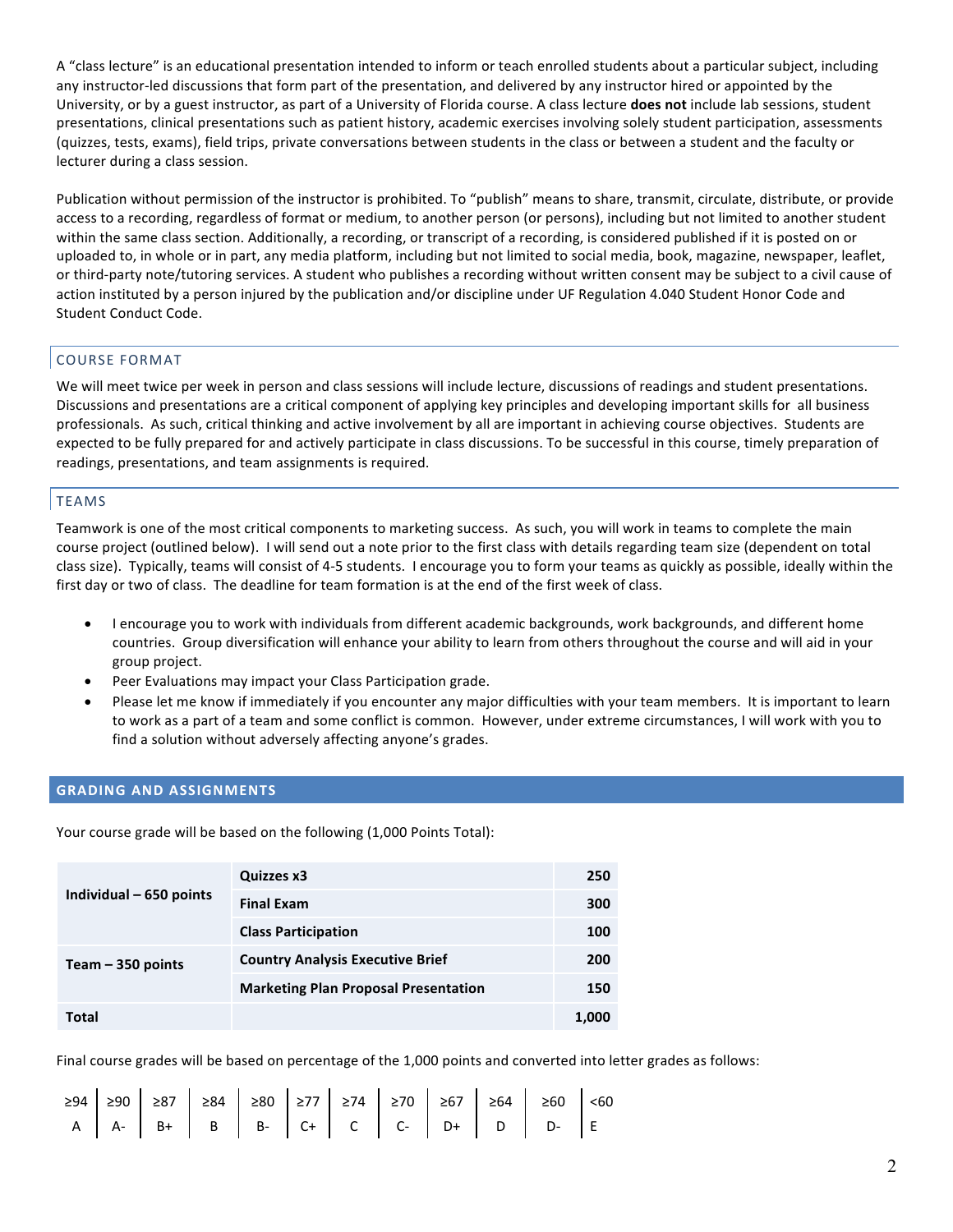# ASSIGNMENTS

# **1. Quizzes and Final Exam (550 points)**

There will be three Quizzes during the course and one Final Exam. Each will be closed book and will cover material from the required readings, lectures, and class discussions. The format of quizzes will consist of multiple choice and short answer questions. You will have 60 minutes to complete each quiz and 120 minutes to complete the Final Exam. Quizzes will be taken virtually and will have a 48-hour window in which each will be open. Per university guidelines, virtual assessments will be proctored by HonorLock.

## **2. Country Analysis and Marketing Plan Team Project (350 points)**

Students will work in teams to conduct research of a selected country and develop a marketing plan proposal. Each team must study a different country. Country selections will be made during the first week of the course via the class Discussion Board. I will post a discussion for Country Analysis Selection. One member from your team will reply on the discussion board, identifying all team members and the country you will be examining. Only one country may be selected, and assignments will be made on a first come basis. Details regarding country options and the Country Analysis Assignment are outlined below.

The course project will consist of two deliverables. The first deliverable is a Country Analysis Executive Brief which is to be delivered in Word format and be no more than ten pages in length (double spaced, 12-point font, not including tables, graphs, etc.) and posted on the class discussion board in Canvas. Your peers will and I will both offer feedback regarding your analysis. The second deliverable is a Marketing Plan Proposal Presentation. A detailed description of the Country Analysis is included at the end of this Syllabus as "Country Analysis and Marketing Plan Proposal."

## **3. Participation: Discussion Boards and Team Participation (100 points)**

Students are expected to complete all assigned readings by the scheduled dates in order to fully participate in weekly discussions.

*Class Participation (50 points):* Throughout the semester, in addition to open discussion during lecture, we will discuss assigned readings and current events pertinent to class subject matter. As part of class participation, you will also feedback to your classmates' Country Analysis submissions as well as questions for guest speakers.

- Country Analysis and pose probing questions or offer comments that may spark ideas for the second part of the project. In order to earn full credit for discussion board participation, you must provide at least two meaningful responses, either by responding to the original post or by responding to a classmate's post. The purpose of your comments is to add to the discussion. *(20 points)*
- We will also have guest speakers discuss their career and experiences working internationally. For each speaker, you will submit a question(s) in advance of the discussion. *(20 points)*

Failure to submit your posts prior to the close of the discussion will result in a grade of zero for that assignment. These assignments can be submitted days in advance, so if you know you will be traveling or may have limited access to the Internet, be sure to submit your assignment prior to your departure.

*Team Contribution (50 points):* A Peer Evaluation Form will be completed at the end of the semester.

# UNIVERSITY POLICIES AND RESOURCES

*Students with Disabilities***:** Students with disabilities who experience learning barriers and would like to request academic accommodations should connect with the disability Resource Center. Click here to get started with the Disability Resource Center. It is important forstudents to share their accommodation letter with their instructor and discuss their access needs, as early as possible in the semester.

*Academic Integrity***:** UF students are bound by The Honor Pledge which states, "We, the members of the University of Florida community, pledge to hold ourselves and our peers to the highest standards of honor and integrity by abiding by the Honor Code. On all work submitted for credit by students at the University of Florida, the following pledge is either required or implied: "On my honor, I have neither given nor received unauthorized aid in doing this assignment." The Honor Code specifies a number of behaviors that are in violation of this code and the possible sanctions. Click here to read the Honor Code. Furthermore, you are obligated to report any condition that facilitates academic misconduct to appropriate personnel. If you have any questions or concerns, please consult with the instructor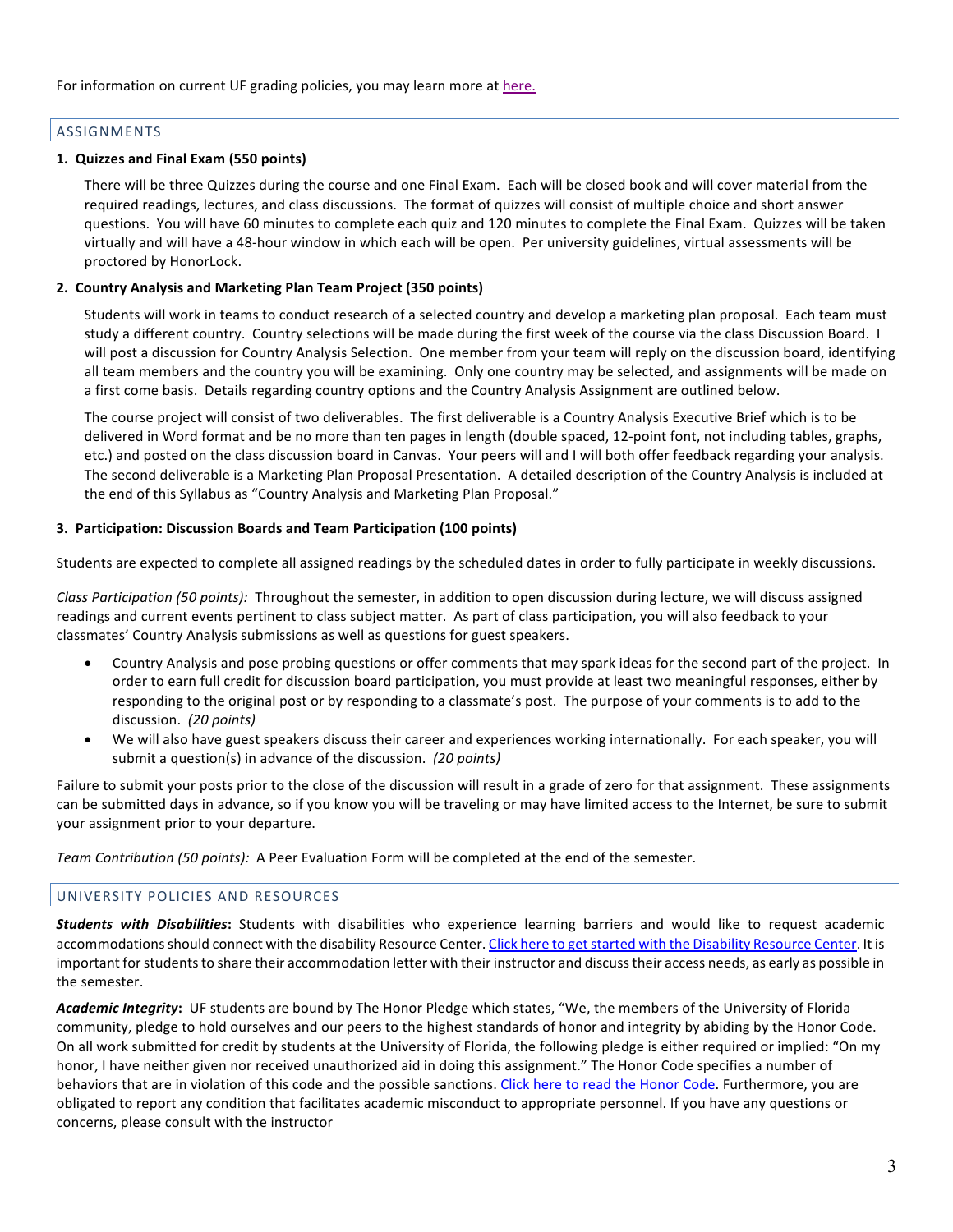*Attendance:* Requirements for class attendance and make-up exams, assignments, and other work in this course are consistent with university policies. Click here to read the university attendance policies.

*Course evaluations:* Students are expected to provide professional and respectful feedback on the quality of instruction in this course by completing course evaluations online via GatorEvals. Guidance on how to give feedback in a professional and respectful manner is available at https://gatorevals.aa.ufl.edu/students/. Students will be notified when the evaluation period opens, and can complete evaluations through the email they receive from GatorEvals, in their Canvas course menu under GatorEvals, or via https://ufl.bluera.com/ufl/. Summaries of course evaluation results are available to students at https://gatorevals.aa.ufl.edu/public-results/.

*Privacy:* Our class sessions may be audio visually recorded for students in the class to refer back and for enrolled students who are unable to attend live. Students who participate with their camera engaged or utilize a profile image are agreeing to have their video or image recorded. If you are unwilling to consent to have your profile or video image recorded, be sure to keep your camera off and do not use a profile image. Likewise, students who un-mute during class and participate orally are agreeing to have their voices recorded. If you are not willing to consent to have your voice recorded during class, you will need to keep your mute button activated and communicate exclusively using the "chat" feature, which allows students to type questions and comments live. The chat will not be recorded or shared. As in all courses, unauthorized recording and unauthorized sharing of recorded materials is prohibited.

**Your well-being is important to me and to the University of Florida.** If you or someone you know is in distress, please contact umatter@ufl.edu, 352-392-1575, or visit U Matter, We Care website to refer or report a concern and a team member will reach out to the student in distress. Counseling and Wellness Center: Visit the Counseling and Wellness Center website or call 352-392-1575 for information on crisis services as well as non-crisis services. Student Health Care Center: Call 352-392-1161 for 24/7 information to help you find the care you need, or visit the Student Health Care Center website.

## **TECHNICAL SUPPORT**

**Canvas:** For issues with technical difficulties with the e-Learning system, please contact the UF Help Desk at: Email: Learning-support@ufl.edu

(352) 392-HELP - select option 2; or https://kb.helpdesk.ufl.edu/FAQs/E-Learning

**McGraw-Hill eBook:** If you are having trouble registering for or accessing the McGraw-Hill eBook, please contact McGraw-Hill Education's Customer Support. Live chat, email, and phone support are available 7 days a week. When contacting a support agent, you will always receive a case number. It will be important to save this case number if additional follow up or documentation is needed.

**Website: www.mhhe.com/support | Phone:** (800) 331-5094 **Hours (EST)** Sunday: 12 PM - 12 AM Monday - Thursday: 24 hours Friday: 12 AM - 9 PM Saturday: 10 AM - 8 PM

## **COURSE SCHEDULE**

This course culminates in the creation of a marketing plan proposal. This is a large project with a midway deliverable to help keep you on track. I suggest you and your team start quickly and develop your plan while following the modules shown below. Should you have any questions, please contact me directly or post your question on the general discussion board on the course website.

| SUMMARY SCHEDULE OF ASSIGNMENT DUE DATES |                                                           |  |  |  |
|------------------------------------------|-----------------------------------------------------------|--|--|--|
| Friday, August 27                        | Country selection for Country Analysis (Team--not graded) |  |  |  |
| Monday, August 30                        | Quiz 1 (Quiz Window August 29-30)                         |  |  |  |
| Monday, September 6                      | Quiz 2 (Quiz Window September 5-6)                        |  |  |  |
| Tuesday, September 14                    | Team Assignment – Country Analysis Paper                  |  |  |  |
| Monday, September 20                     | Quiz 3 (Quiz Window September 19-20)                      |  |  |  |
| Week of September 27                     | Team Assignment – Marketing Plan Presentations            |  |  |  |
| Tuesday, October 12                      | <b>Final Fxam</b>                                         |  |  |  |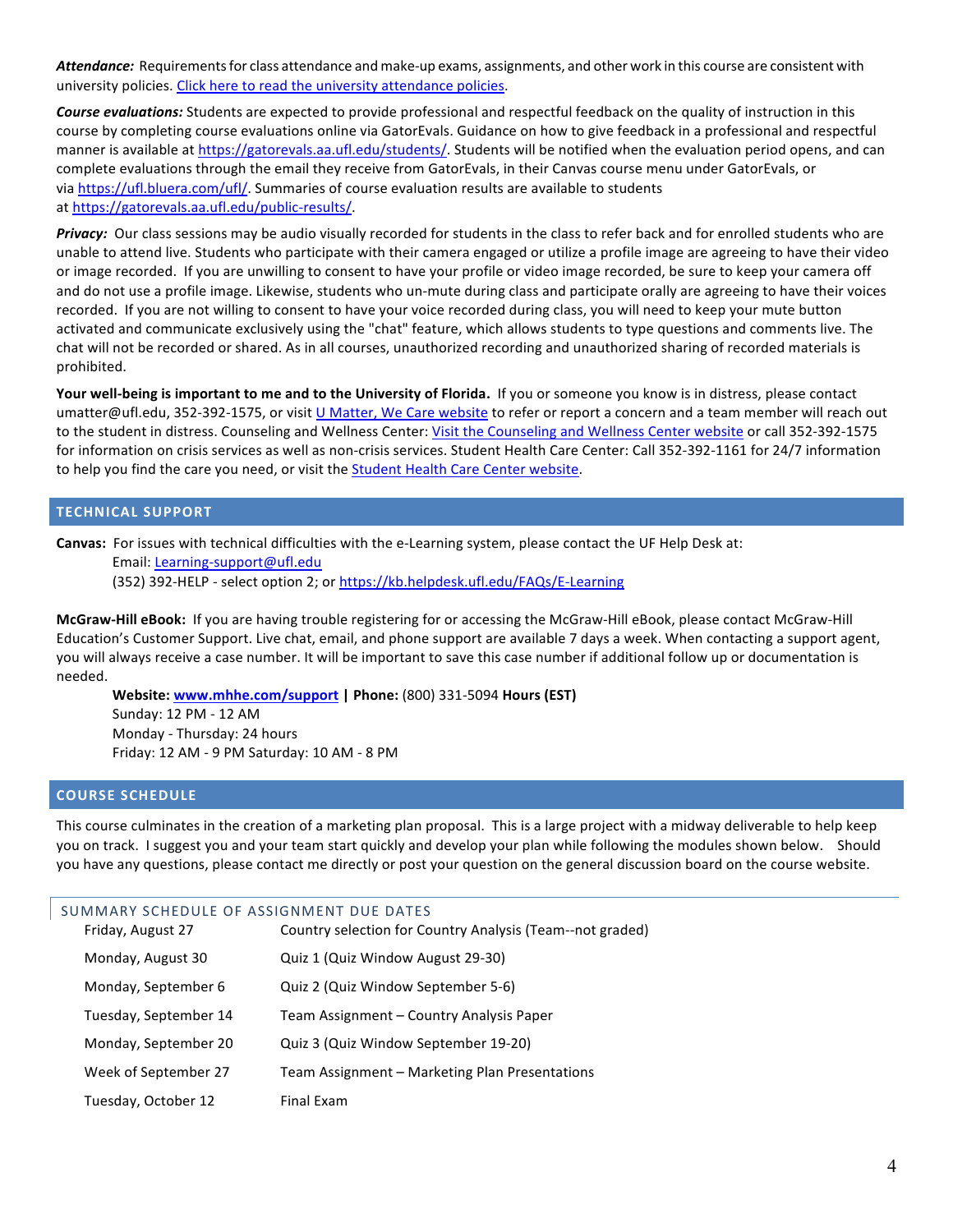# **MODULE 1: FOUNDATIONS OF INTERNATIONAL MARKETING (AUGUST 23 – 29)**

#### READ:

- Cateora; Chapters 1-3
- Waldman, D., & Javidan, M. (2020). The False Dichotomy Between Globalism and Nationalism. *Harvard Business Review*
- Bremmer, I. (2014). The new rules of globalization. *Harvard Business Review*, *92*(1/2), 103-107.
- Ghemawat, P. (2017). Globalization in the age of Trump. *Harvard Business Review*, *95*(4), 112-123.

#### DO:

- Class Introductions via Discussion Board (August 27)
- Team Country selection (August 27)

QUIZ 1 – QUIZ WINDOW AUGUST 29-30

#### **MODULE 2: ENVIRONMENTAL FACTORS OF INTERNATIONAL MARKETING (AUGUST 30 – SEPTEMBER 5)**

#### READ:

- Cateora Chapters 4-7
- Meyer, E. (2018). Being the boss in Brussels, Boston, and Beijing. *Harvard Business Review, 95*(4), 70-77.
- Rice, C., & Zegart, A. (2018). Managing 21st-century political risk. *Harvard Business Review*, *96*(3), 130- 138.
- Mahajan, V. (2013). Understanding the Arab consumer. *Harvard Business Review*, *91*(5), 128-133.

DO:

QUIZ 2 – QUIZ WINDOW SEPTEMBER 5-6

# **MODULE 3: MARKET RESEARCH, DEVELOPING COUNTRIES AND MARKET INTEGRATION (SEPTEMBER 6 – 12)**

#### READ:

- Cateora Chapters 8, 9, 12
- Christensen, C. M., Ojomo, E., & Dillon, K. (2019). Cracking frontier markets. *Harvard Business Review*, *97*(1), 90-101.
- Simanis, E., & Duke, D. (2014). Profits at the bottom of the pyramid. *Harvard Business Review*, *92*(10), 86-9

#### DO:

SUBMIT COUNTRY ANALYSIS EXECUTIVE BRIEF ON CANVAS (SEPTEMBER 12)

#### **MODULE 4: PRODUCT INNOVATIONS, COMMUNICATIONS AND PROMOTIONS (SEPTEMBER 13 – 19)**

# READ:

- Cateora Chapters 13, 16
- Winter, A., & Govindarajan, V. (2015). Engineering reverse innovations. *Harvard Business Review, 93*(7/8), 80-89.
- Kumar, N., & Steenkamp, J. B. E. (2013). Diaspora marketing. *Harvard Business Review*, *91*(10), 127-131.

## DO:

QUIZ 3 – QUIZ WINDOW SEPTEMBER 19-20

**MODULE 5: MARKET ENTRY, DISTRIBUTION, & PREPARING FOR FOREIGN ASSIGNMENTS (SEPTEMBER 20 – 26)**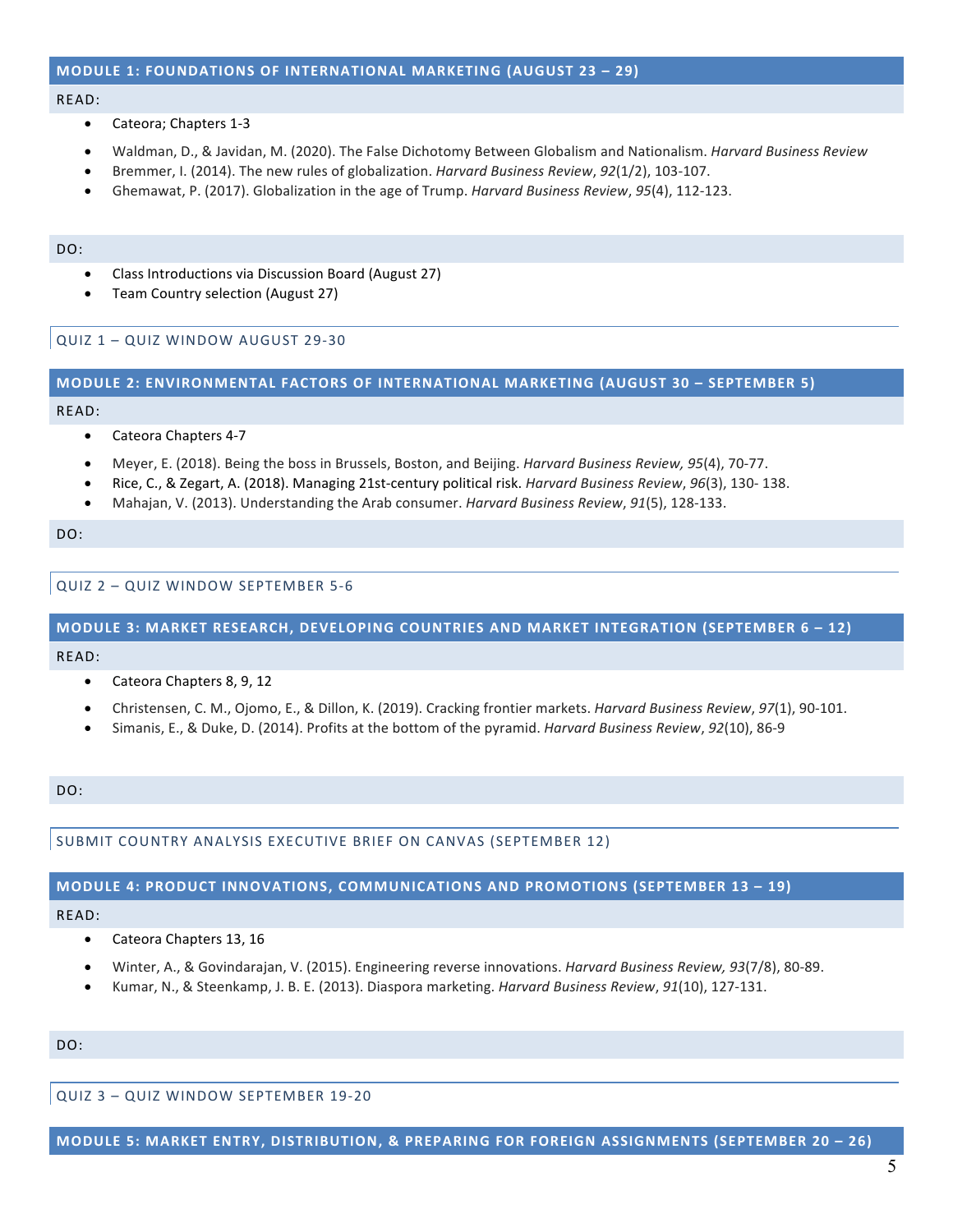#### READ:

- Cateora Chapters 14, 15, 17
- Kapur, M., Dawar, S., & Ahuja, V. R. (2014). Unlocking the wealth in rural markets. *Harvard Business Review*, 92(6), 113-117.
- Whitler, K. A. (2019). What western marketers can learn from China. *Harvard Business Review*, 97(3), 74-82
- Mudambi, R., Saranga, H., & Schotter, A. (2017). Mastering the make-in-India challenge. *MIT Sloan Management Review*, *58*(4), 59-66.

DO:

NO ASSIGNMENT DUE

# **GROUP MARKETING PROPOSALS (SEPTEMBER 28 & 30)**

 $D^{\Omega}$ 

# MARKETING PLAN PRESENTATIONS (SEPTEMBER 28 & 30)

**FINAL EXAM PREP**

DO:

FINAL EXAM PREP (OCTOBER 5)

PEER EVALUATIONS (OCTOBER 5)

# **FINALS WEEK**  $D^{\Omega}$

# FINAL EXAM (OCTOBER 12)

This will be a comprehensive final exam that will cover lectures, readings, and discussions. The exam will consist of multiple choice and short answer questions. The exam will be closed book, and a laptop is required. Per university guidelines\*, the exam will be proctored by HonorLock. You will have 120 minutes to complete the exam. You will log on to the course website to take the exam via Honorlock and will have 120 minutes to complete it. For those of you unfamiliar with Honorlock, please consult the student guide at https://warrington.ufl.edu/covid-19/for-students/honorlock-student-guide/

\**The University of Florida requires that any assessment equivalent to 20% or more of a student's final course grade must be proctored. This policy protects both the value of your academic degree and your own time and effort in becoming a successful Warrington student.*

For an Honorlock proctored exam, you are expected to have:

- a working webcam (restart your computer before your exam for the most effective testing environment)
- Google Chrome browser
- an Honorlock extension downloaded to your Chrome browser
- a private workspace (if this is unachievable contact your faculty)
- incredible attention to exam instructions (it is your responsibility not to get flagged for cheating)
- diligence to notify your faculty of DRC accommodations or extenuating circumstances that affect your exam time or exam environment at the beginning of the term (at the very least, one week before your exam)
- integrity to abide by all exam instructions and report any irresponsible peers

**"Best Practices for Preparing for and Taking an Honorlock Exam" https://warrington.ufl.edu/covid-19/information-for/for-students/honorlock-best-practices/**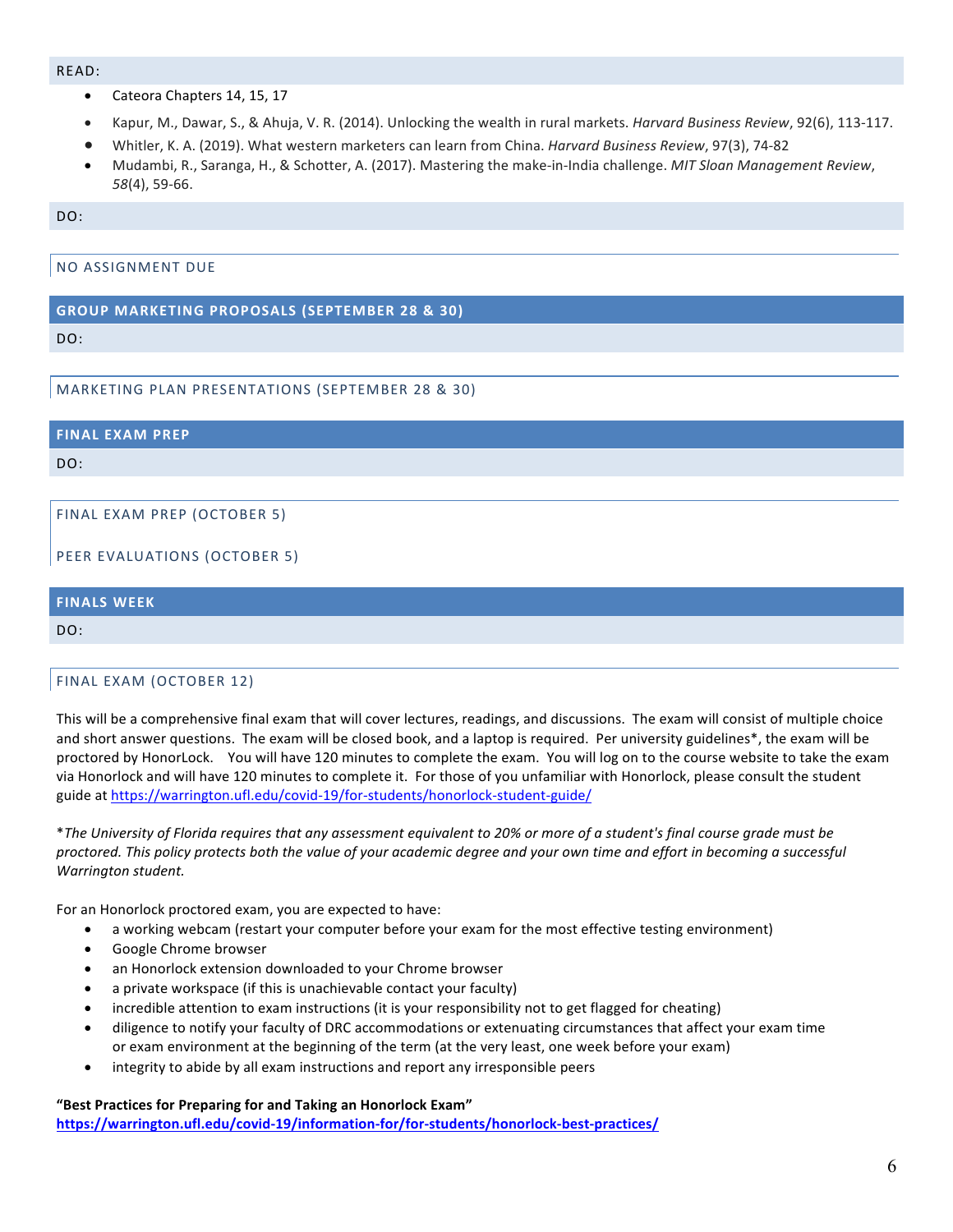The Warrington College of Business is strongly committed to academic integrity and will rigorously enforce violations of the UF Honor Code and/or additional Warrington academic integrity policies. To be a successful student, please read all instructions for any assignment carefully, do not collaborate on individual exams, assignments, or homework, and review the following best practices to be prepared.

# **REQUIRED READINGS**

All Readings are available via the Course Reserves link on the Canvas course site. You can also find them from UF library's online journals (through google scholar or "Find it @ UF").

- 1. Rice, C., & Zegart, A. (2018). Managing 21st-century political risk. *Harvard Business Review*, *96*(3), 130- 138.
- 2. Mahajan, V. (2013). Understanding the Arab consumer. *Harvard Business Review*, *91*(5), 128-133.
- 3. Ghemawat, P. (2017). Globalization in the age of Trump. *Harvard Business Review*, *95*(4), 112-123.
- 4. Christensen, C. M., Ojomo, E., & Dillon, K. (2019). Cracking frontier markets. *Harvard Business Review*, *97*(1), 90-101.
- 5. Mudambi, R., Saranga, H., & Schotter, A. (2017). Mastering the make-in-India challenge. *MIT Sloan Management Review*, *58*(4), 59-66.
- 6. Whitler, K. A. (2019). What western marketers can learn from China. *Harvard Business Review*, *97*(3), 74-82
- 7. Kapur, M., Dawar, S., & Ahuja, V. R. (2014). Unlocking the wealth in rural markets. *Harvard business review*, *92*(6), 113-117.
- 8. Simanis, E., & Duke, D. (2014). Profits at the bottom of the pyramid. *Harvard Business Review*, *92*(10), 86-93
- 9. Meyer, E. (2018). Being the boss in Brussels, Boston, and Beijing. *Harvard Business Review, 95*(4), 70-77.
- 10. Winter, A., & Govindarajan, V. (2015). Engineering reverse innovations. *Harvard Business Review, 93*(7/8), 80-89.
- 11. Bremmer, I. (2014). The new rules of globalization. *Harvard Business Review*, *92*(1/2), 103-107.
- 12. Kumar, N., & Steenkamp, J. B. E. (2013). Diaspora marketing. *Harvard Business Review*, *91*(10), 127-131.
- 13. Waldman, D., & Javidan, M. (2020). The False Dichotomy Between Globalism and Nationalism. *Harvard Business Review*

# OPTIONAL READINGS

You can get these readings from UF library's online journals database. If you are pursuing a career in International Marketing or have a particular interest in certain areas, these articles provide very nice background across a wide range of topics, countries, and cultures. They also may serve as valuable resources for your Country Analysis and Marketing Plan development.

# **A. Emerging Markets**

- 1. Acha Leke and Tawanda Sibanda, "The Rapid Growth of Digital Business in Africa," HBR, April 22, 2019.
- 2. Achal Lek and Saf Yeboah-Amankwah, "Africa-A Crucible for Creativity," HBR, November- December 2018.
- 3. Fernanda Saboia, The Rise of WhatsAPP in Brazil is about More than just messaging," *HBR*, April 15, 2016.
- 4. Special Report: Business in Africa, *The Economist,* April 16, 2016.
- 5. Lan Bremmer, "Forget BRICS, here are the new 7 best emerging markets for business," Fortune, January 22, 2015.
- 6. Chironga, Mutsa, et al. "Cracking the next growth market: Africa." *Harvard Business Review* 89.5 (2011): 117-122.
- 7. How to Win in an Emerging Market: Lessons from Japan. HBR, May 2012.
- 8. Competing with emerging market multinationals, Business Horizons, May 2012
- 9. Shattering the Myths about U. S. Trade Policy, HBR, March 2012.
- 10. Alejandro Diaz, Max Magni, and Felix Poh. "From Oxcart to Wal-Mart: Four Keys to Reaching Emerging-Market Consumers." McKinsey Quarterly (October, 2012).
- 11. Simanis, Erik and Duncan Duke, "Profits at the Bottom of the Pyramid**,"** *Harvard Business Review* 92.10 (2014), 86-93.
- 12. Magni, Max and Felix Poh. "Winning the battle for China's new middle class." *McKinsey Quarterly* (2013): Issue 3, 61-69. 8.
- 13. Rangan, V. Kasturi; Chu, Michael; Petkoski, Djordjija, "Segmenting the Base of the Pyramid," *HBR.* Jun (2011), Vol. 89 Issue 6, p113-117.
- 14. Eyring, Matthew J.; Johnson, Mark W.; Nair, Hari, "New business models in emerging markets," *HBR.* Jan/Feb (2011), Vol. 89 Issue 1/2, 88-95.
- 15. Jullens, John, "How Emerging Giants Can Take on the World," *HBR*, 91.12 (2013), 121-125.

# **B. Global Marketing Environment**

- 1. Conoleezza Rice and Amy Zegart, "Managing 21st-Century Political Risk," HBR May-June (2018).
- 2. Meyer, Erin, "Getting to *Si, Ja, Oui, Hai,* and *Da:* How to negotiate across cultures," *HBR*, December 2015.
- 3. Prahlad, C. K. and Allen Hammond, "Serving the World's Poor Profitably," *HBR*, September 2002.
- 4. Earley, P. Christopher and Elaine Mosakowski, "Cultural Intelligence," *HBR*, Best Practice Article, October 2004.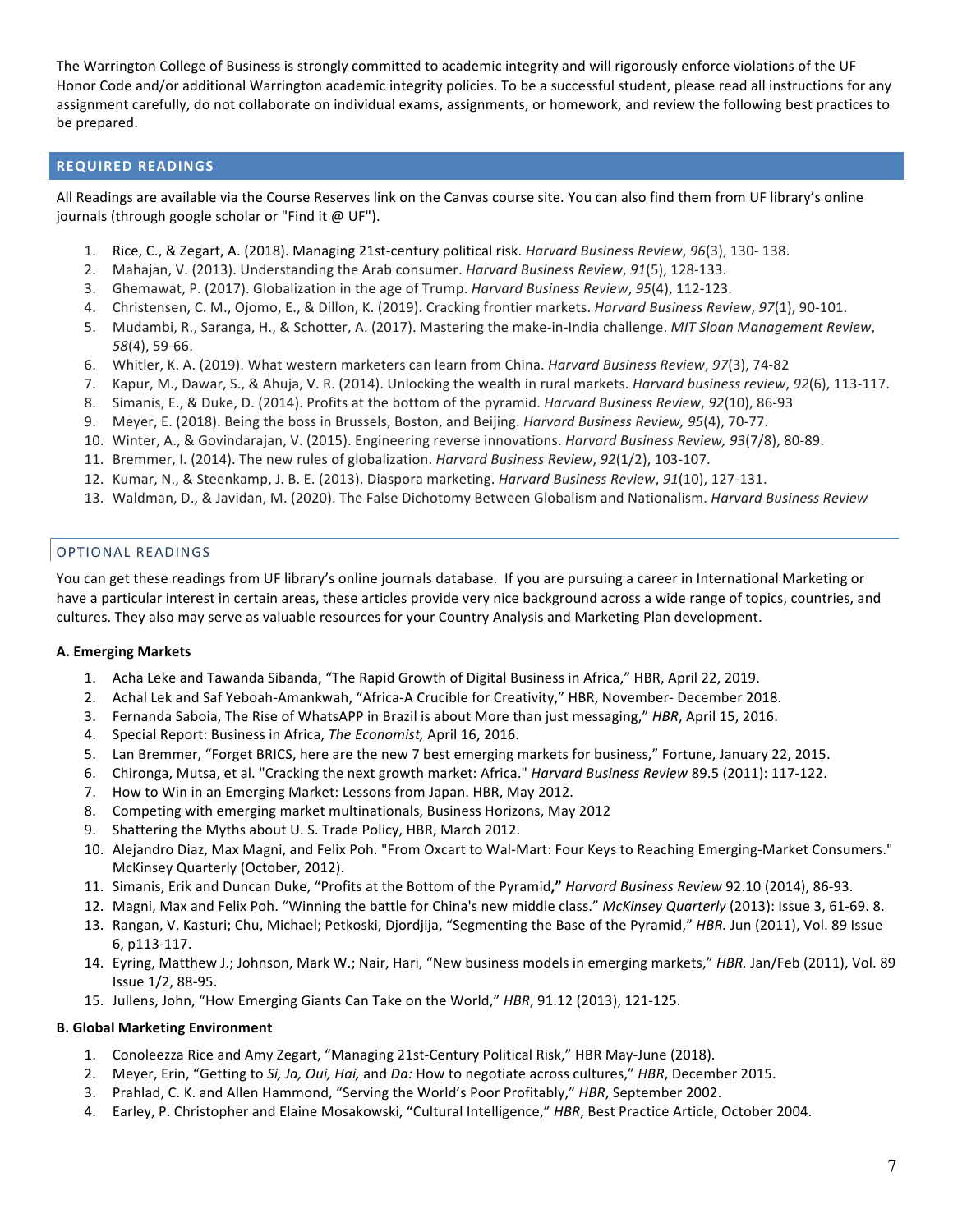- 5. D. Georges, R. Baudouin. Older, smarter and poorer: The French consumer transformation. *MKQ*. 2010 3/18/21 Japan's luxury consumer move on. *MKQ*. 2009 August.
- 6. Mahajan, Vijay. "Understanding the Arab Consumer." *Harvard business review* 91.5 (2013): 128-133.
- 7. Lehmberg, Derek, Charles Dhanaraj, and Akie Funai. "What do we make of Japan? Myths and realities." *Business Horizons*  (2012).
- 8. Ibrahim, Mo. "Celtel's Founder on Building a Business on the World's Poorest Continent." *Harvard business review* 90.12 (2012): 19-19.
- 9. Alibaba, The world's greatest bazaar, *The Economist*, March 2013.
- 10. Healy, Paul M., and Karthik Ramanna. "When the crowd fights corruption." *Harvard Business Review* 91.1/2 (2013): 122- 129.
- 11. Healy, Paul M., and Karthik Ramanna. "When the crowd fights corruption." *HBR,* 91.1/2 (2013): 122- 129.

# **C. Global Market Entry Strategy**

- 1. Parente, Ronaldo C., et al. "Lessons learned from Brazilian multinationals' internationalization strategies." *Business Horizons*  (2013).
- 2. Friedrich, Jonathan, Amit Noam, and Elie Ofek. "Right up the middle: how Israeli firms go global." *Harvard business review*  92.5 (2014): 113-117.
- 3. Ramamurti, R, "Competing with Emerging Market Multinationals," *Business Horizons*, May-June 2012.
- 4. Yoder, Samantha, et al. "Lessons learned from international expansion failures and successes," Business Horizons (2016) 59, 233-243. (http://dx.doi.org/10.1016/j.bushor.2015.11.008)
- 5. Farrell, Dianne, "Beyond Off-Shoring: Assess Your Companies Global Potential," *HBR*, December 2004.
- 6. Khanna, Tarun, Krishna G. Palepu, and Jayant Sinha, "Strategies That Fit Emerging Markets," HBR Spotlight, *HBR,* June 2005.

# **D. Global Marketing Mix**

- 1. James Manyika and Sudan Lund, "The Next Era of Globalization Will Be Shaped by Customers, Technology, and Value Chains," HBR, February (2019).
- 2. Chari, Mrali, et al. Mastering the Market Intelligence Challenge." *MITSloan*, 58.2 (2017), 26-33.
- 3. Erin Merer, "Being the Boss in Brussels, Boston, and Beijing," *HBR,* 95.4 (2017), 70-77.
- 4. Kapur, Mamta, Sanjay Dawar, and Vineet R. Ahuja. "Unlocking the wealth in rural markets." *HBR,* 92.6 (2014): 113-117.
- 5. Erin Meyer, "Navigating the Cultural Minefield," HBR, May (2014)
- 6. Simanis, Erik and Duncan Duke, "Profits at the Bottom of the Pyramid**,"** *HBR,* 92.10 (2014), 86-93.
- 7. Winter, Amos and Vijay Govindarajan. "Engineering reverse innovations: Principles for creating successful products for emerging markets," *HBR*, July/August (2015), 82-89.
- 8. Rohit Deshpande. "Why You Aren't Buying Venezuelan Chocolate." *HBR*, December 2010, 25-27.
- 9. Bremmer, Ian. "The New Rules of Globalization." *HBR,* 92.1-2 (2014): 103-107.
- 10. Kumar, Nirmalya, and Jan-Benedict EM Steenkamp. "Diaspora Marketing." *HBR,* 91.10 (2013): 127- 131.
- 11. KFC's Radical Approach to China. HBR, Nov 2011.
- 12. Marketing Meets Web 2.0, Social Media and Creative Consumers. BH, 2012.
- 13. Mobilizing Growth in Emerging Market. SMR, Spring 2012.
- 14. Ghemawat, Pankai, "Managing Differences: The Central Challenge of Global Strategy," *HBR,* March 2007.
- 15. Antia, Kersi, Mark Bergen, and Shantanu Dutta, "Competing with Gray Markets," *SMR,* Fall 2004.
- 16. Wilson, Keeley, and Yves L. Doz. "10 Rules for Managing Global Innovation." *Harvard business review* 90.10 (2012): 84-90.
- 17. Yuval Atsmon, Jean-Frederic Kuentz, and Jeongmin Seong. "Building Brands in Emerging Markets." *McKinsey Quarterly*  (2012).
- 18. Gudlavalleti, Sauri, Shivanshu Gupta, and Ananth Narayanan, "Developing winning products for emerging markets," *McKinsey Quarterly* (May 2013).
- 19. Zhang, John and Zhou Dongsheng, "The Art of Price War: a Perspective from China." http://knowledge.wharton.upenn.edu/wp-content/uploads/2013/09/1330.pdf

# **E. International Risk Management and Crisis Communication**

- 1. Lehmberg, Derek and Jeff Hicks, "A Glocalization Approach to the Internationalization of Crisis CommunicationWitold J. Henisz, Bennet A. Zelner," Business Horizons, Vol. 61 (3) 2018.
- 2. "The Hidden Risks in Emerging Markets," *HBR*, April 2010.
- 3. Augustine, N.R. (1995) "Managing the Crisis You Tried to Prevent," HBR, Nov/Dec, pp. 147-158.
- 4. Johar, Gita V., Matthias M. Birk and Sabine A. Einwiller, "How to Save Your Brand in the Face of Crisis."MITSloan, Summer 2010.
- 5. Schweitzer, Maurice, et al. "The Organizational Apology," *HBR*, 93.9 (2015), 44-52.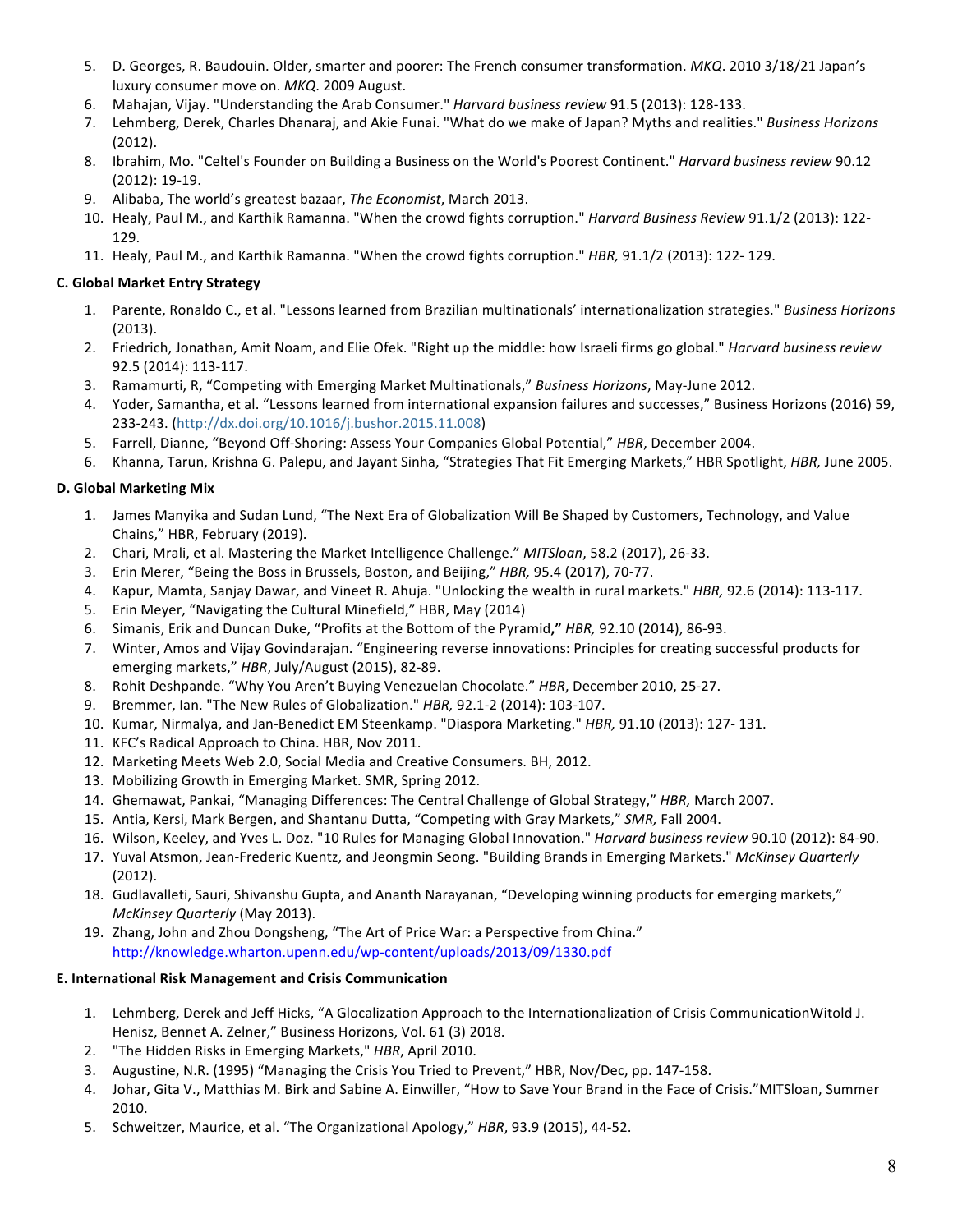# PROJECT OVERVIEW

The assignment serves as a means to expand your cultural awareness and to bring all elements of the course together in one project. This project requires an extensive amount of work and I highly recommend starting on it at the beginning of the semester.

As a two-part project, this assignment is designed to provide you with the experience of applying your own thinking about a specific country and product, and to make a good presentation; all of which are essential to international marketers. The first part of this project is devoted to analyzing a country via an environmental analysis (cultural, political, economic, etc.). The second part of this project provides you with an opportunity to apply materials learned in class to develop a real-world international marketing strategy.

For your Country Analysis, one person from your team will post on the Country Analysis Selection discussion board your selected country (from the list below) and will list all team members. Each country will only be assigned to one team. Assignments will be made on a first come basis. Please do not begin your work until your country selection has been approved and confirmed.

Your deliverables for this project are:

- Country Analysis Executive Briefing
- Marketing Plan Presentation

# COUNTRY SELECTION OPTIONS

| <b>LATAM</b>  | <b>EMEA</b> | <b>APAC</b>  |             |
|---------------|-------------|--------------|-------------|
| <b>Brazil</b> | Russia      | Nigeria      | India       |
| Mexico        | Germany     | Egypt        | China       |
| Chile         | Spain       | South Africa | Philippines |
| Argentina     | Poland      | Turkev       | Thailand    |
| Columbia      | Norway      | UAE          | Japan       |

# **COUNTRY NOTEBOOK – CULTURAL, POLITICAL, AND ECONOMIC ENVIRONMENT**

A primary task of international marketing is environmental adjustment. Before a marketing manager can determine if it is viable to enter a market, if it is necessary to adjust to the environment, or to determine what adjustments would be appropriate, the marketer must understand the environment. This is particularly true of the cultural, economic, political, and legal environment of a country.

Each team is required to provide a country/market study for the assigned country. Your deliverable will consist of a written Executive Briefing on your team's selected country. The final document should be a polished and professional report detailing the information outlined below. The document should be no more than 10 pages, double spaced, 12-point font. Consider summarizing relevant information using charts and tables, included as appendices. The appendix will not count against your total page count. While this portion of the project is research based and largely consists of fact finding, please be mindful that any language and ideas not your own must be properly cited.

Only one person from your team needs to submit your document under Assignments and upload your paper to the Country Analysis Executive Briefing Discussion Board on the class Canvas site.

The following factors should be considered. It is important to focus on those dimensions that are most important, unique, and interesting to the country assigned. Additionally, as you prepare for your presentation, don't only focus on the facts, but discuss the implications of your key findings. In other words, what is the "so what," of your findings. Doing so will help you to make an interesting, informative, and insightful country presentation rather than simply providing a long list of facts of the country you study.

#### **Content and Grading**